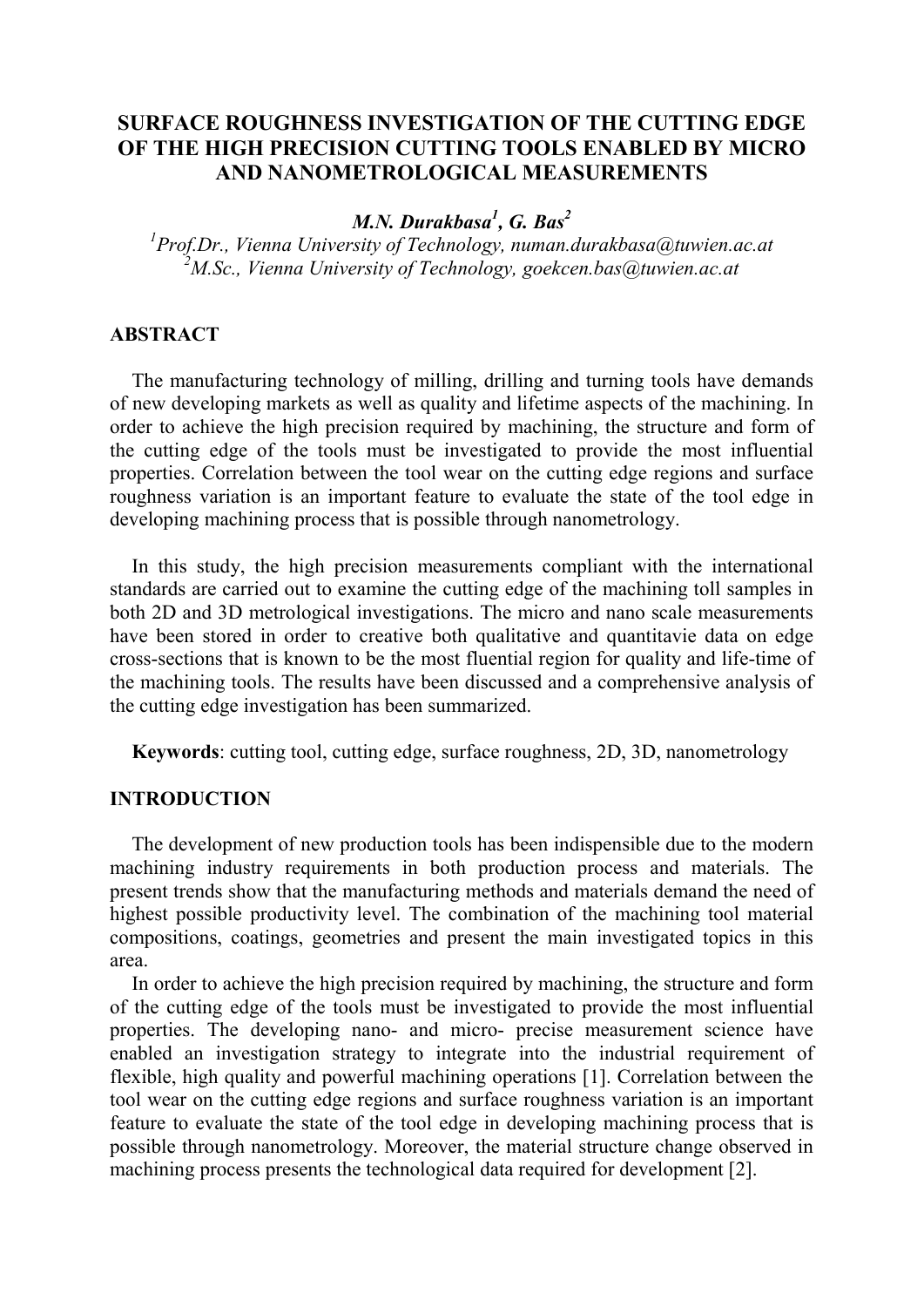This study represents the assessment of the surface characteristics and roughness of the end milling tools to establish a nanometrological process management under the guidance of international standards [3]. The advanced metrology methods integrated into the machining industry enable the industry to operate competitively introducing efficiency and savings.

## **KEY MECHANISMS FOR THE MACHINING INDUSTRY**

The process management integrated into an machining industrial company aims to accomplish the following key mechanisms under guidance of ISO 9001 and ISO 14001 [4, 5]:

- Process Quality Control
- Product Quality Control
- Machine and Tool Monitoring
- Organizational Management Control
- Testing
- Waste/Environmental Monitoring
- Efficiency
- Cost Analyze
- Standards&Guidelines Compliance
- Continuous Improvement

With the advent of a management system, the integral aspects of more sophisticated management strategies would be applied competently within the standards in the same organization [6]. It is based on Plan-Do-Check-Act cycle (Deming Cycle) that can be integrated into any kind or size of an organization that has a proven success record with continuous process steps in management systems (Fig.1).



Integration of the Process Management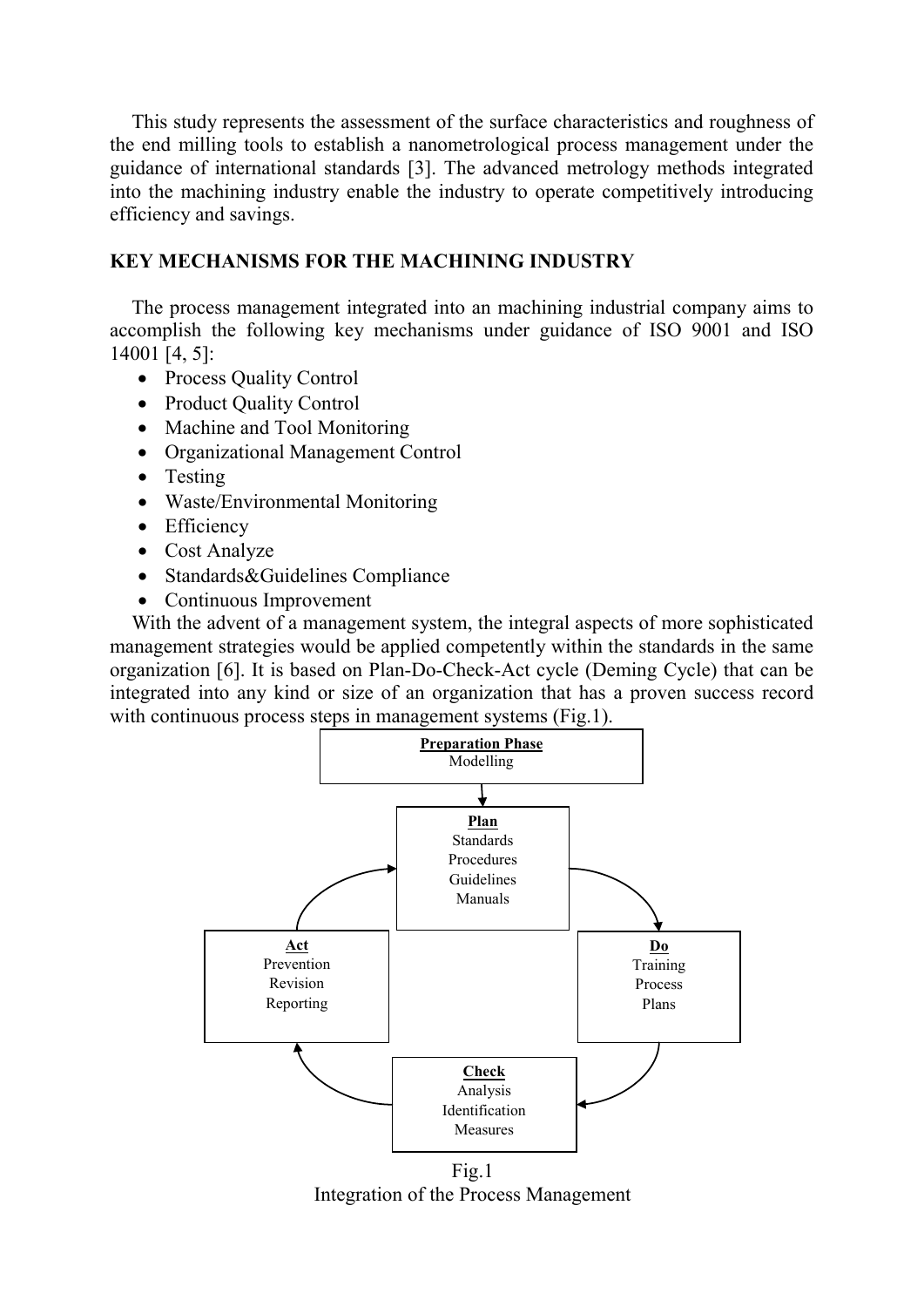#### **SURFACE ROUGHNESS INVESTIGATION OF THE CUTTING EDGE**

The characterization of the micro- and nanogeometry of the cutting edge of the end milling tools is often challenging due to the experimental precision measurements. In this study, the surface roughness characterization process was carried out by nanometrology devices in order to overcome the challenges by predefined limits in compliant with the international standards.

In this study, surface quality of cutting edges of the selected high precise cylindrical cutting tools was investigated in micro and nano scale. The analyses of the surfaces of the cutting tools were performed for PVD AlTiN coated end mills. The surface investigations consist of two techniques, the contact mode and optical capturing of the magnified images by CCD camera of the laser scanning microscope (LSM), 3D digital microscope (DM) and confocal laser scanning microscope (CLSM).

The measurement results presented are the surface roughness measurements in micro/nano scale by the profilometer [7,8] (Fig.2 and Fig.3) and the capturing of the magnified surface images measuring the micro/nanogeometry of the cutting edge (Fig.4) by the optical digital and scanning microscopes.



Fig.2 The measurement surface area indication on the end milling tools



Ra values belonging to the coated and uncoated end mill cutting tool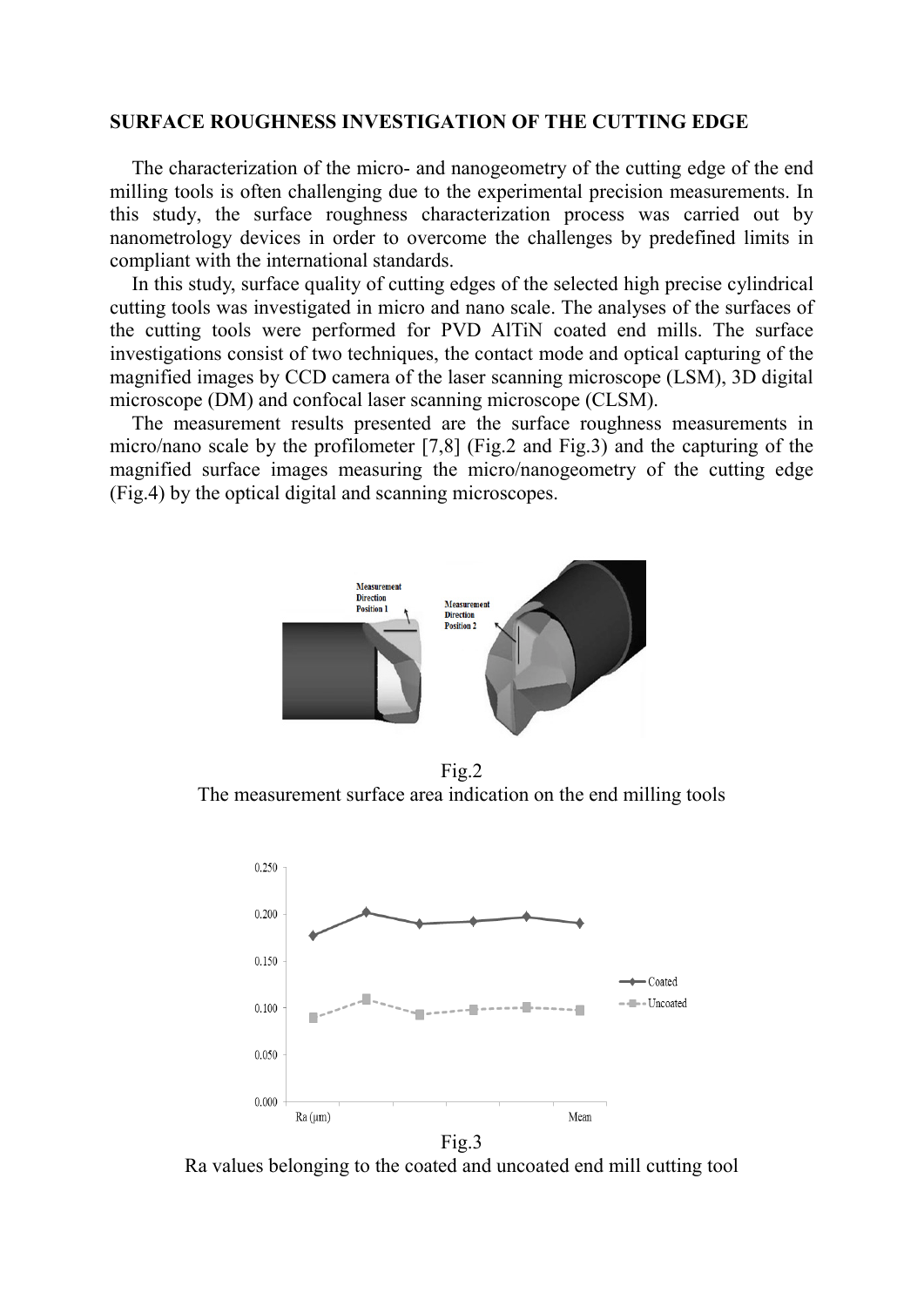

The micro/nanogeometry topographical measurement of the end milling cutting edge using digital microscopy